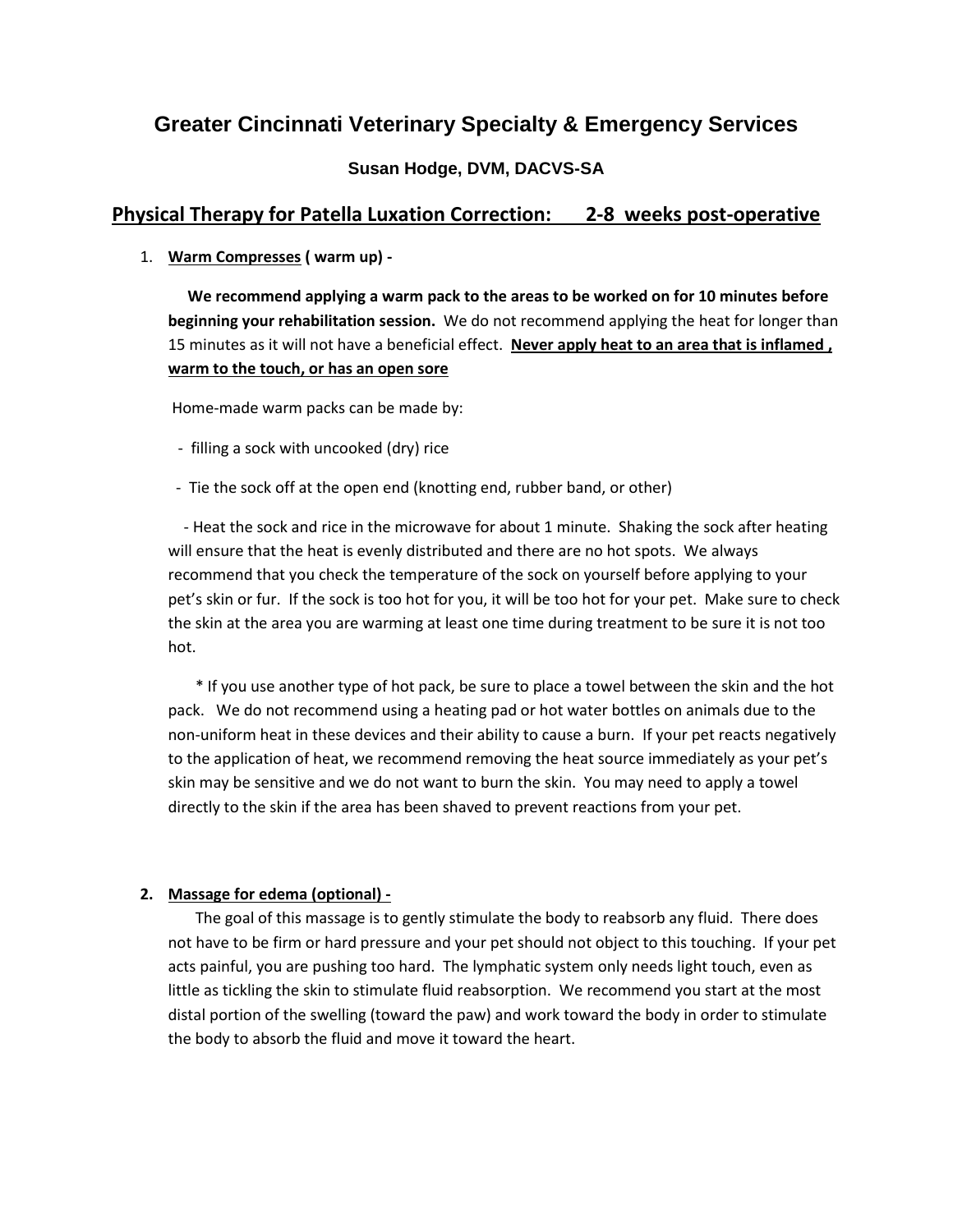#### **3. Passive Range of Motion/Stretching**

 **Each joint can be moved through a comfortable range of motion for 10 repetitions, 2 times per day**. After doing range of motion, **hold every 5th repetition at a stretch** for 15 seconds in one direction, then the other. We recommend that you support the bones on either side of the joint you are manipulating. Try to make a smooth, slow motion with the limb and support the upper portion of the limb. This exercise can be demonstrated at your appointment. If you are unsure what is normal for this joint or limb on your pet, we recommend practicing on the other limb until you are comfortable.

#### 4. **Bicycle Exercises**

 The motion during this exercise can be considered to be similar to the motion of the limb if your pet was riding a bicycle with the paw on a pedal. In fact, you can allow your hand to act as the pedal and move the limb in a circular type motion. This exercise can be performed with your pet standing or laying down (whichever is more comfortable for you and your pet). We recommend that the limb be gently moved in a smooth, flowing motion. For recovering neurologic patients, it is felt that there is benefit to having the paw actually touch the floor or your hand as if it touches the ground at the bottom of the motion. Repeat for the other limb if needed. All joints should be put through gentle flexion and extension with this movement**. Perform this exercise for 5-10 repetitions, 2-3 times a day.** If your pet had problems with the hind limbs only, this exercise is only needed on the back legs, but if your pet had neck surgery you should perform this exercise on all four limbs.

#### **5. Sit-to-Stand Exercises – Start at 4-6 weeks post-operative**

 The goal is to have your pet sit correctly during this activity, which means that they should sit squarely with both legs evenly bent. If your pet cannot sit correctly at this time, you may need to do more range of motion exercises before trying this activity, however your pet does not have to be perfect in order to try this exercise. If you have problems, you may need to have your pet sit next to a wall with the affected side toward the wall to encourage appropriate motion of the leg. The eventual goal is that your pet uses both legs equally to stand up. **Do this exercise for 5-10 repetitions, 1-2 times a day. As your pet improves, you can increase to 15 repetitions 3-4 times a day. You can use treats for this activity, however please do not overfeed your pet.**